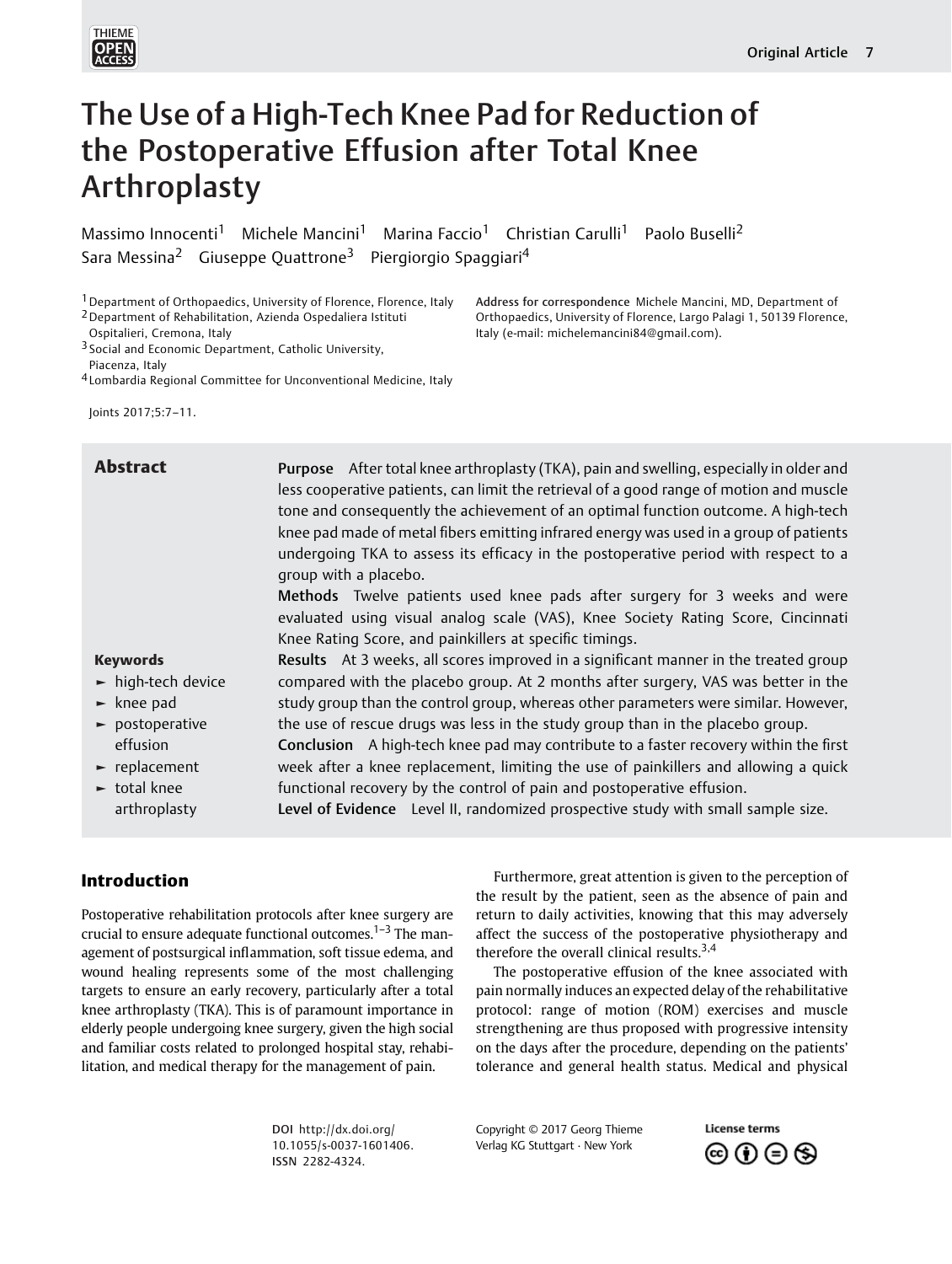therapies represent the gold standard to ensure a faster recovery from this condition, however, with significant related costs. Several methods have been proposed to limit pain, effusion, and favoring the healing of the surgical scar with variable results. $5-8$ 

Recently, far infrared radiations (FIRs) have been advocated for their effects on the vascular flow in animal models. FIRs are invisible electromagnetic waves with a characteristic wavelength ranging from 5.6 to 1,000 μm, which can be perceived as heat by thermoreceptors in the skin. $9-11$  Recent studies have indicated that FIR therapy may induce beneficial effects in the treatment of several cardiovascular pathologies (ventricular arrhythmias, endothelial alterations in patients affected by heart diseases) and seem to promote an improvement in the microvascular blood flow and angiogenesis in various animal models.<sup>12</sup>

FIR showed to behave as novel inducers of heme oxygenase-1 gene expression in the human vascular endothelium by the activation of the antioxidant responsive element/ nuclear factor erythroid 2-related factor-2 complex signaling pathway.<sup>13</sup> Moreover, FIR stimulated the expression of proinflammatory adhesion receptors and chemoattractant molecules in human endothelium cells blocking the adhesion of monocytes. These processes showed a dependency on the duration of FIR exposure.<sup>13</sup>

High-tech infrared-emitting materials have been introduced to induce such effects. Particularly, a brand new fiber (Nexus-ES, Chimar Srl, Padova, Italy) made of light, ductile, resistant, and highly conductive metal grains (platinum, titanium, and alumine) has been introduced in a tubular structure adapted for knees (Tuactive) (►Fig. 1). Body heat, rays of sunshine, and room temperature are able to excite the electrons of these metals, creating a flow of infrared energy along the fibers with a frequency characterized by a wavelength of 4 to 14 μm. This emission of infrared rays flow has showed peculiar properties, such as increase in the rotation and vibration of water molecules, highly represented in a joint after surgery; this mechanism may be involved in the decrease and resorption of the edema after a TKA. To date, it is the first device with such characteristics reported in literature.

The aim of this study is to assess the efficacy of these knee pads in the postoperative management in a population of patients undergoing a TKA compared with a homogeneous group of patients undergoing the same procedure but treated by a standard knee pad.

## Methods

#### **Participants**

A total of 27 patients at the authors' institution were selected for a single-blind, randomized study on the use of a knee pad after surgery. The study was performed at an interval of 12 months. All the patients were informed about the characteristics of the knee pad and the study, and the Institutional Review Board approved the study based on the Declaration of Helsinki. Inclusion criteria were indication for a primary TKA and possibility to attend



Fig. 1 Knee pad. (A) Ultrastructure at the electronic microscopy. (B) Detail of the knee pad tissue. (C) Gross appearance of the device.

the follow-up visits. Exclusion criteria were local or general infections, patients affected by neoplasms or with a history of previous tumors, acute cardiovascular disease, and patients with pacemaker or electric medullary stimulators. Three patients were not able to ensure or attend the follow-up visits and were excluded from the study. Finally, 24 patients were selected and divided into two groups: group A included 12 patients who received a knee pad made of the Nexus-ES fiber, whereas group B included 12 patients who received a similar knee pad made of simple fibers (placebo). Demographic data of the two groups are reported in ►Table 1 and were substantially homogenous. The mean age of group A was 71.92 years (range: 59–85), whereas the mean body mass index (BMI) was 27.84 (range: 23.9–33.0). The mean age and BMI of group B were 70.36 (range: 61–79) and 28.35 (range: 23.9–33.4), respectively. There was no way to distinguish a Nexus-ES pad from the standard knee pad. The assignation of the knee pads was performed by a sealed envelope system for randomization.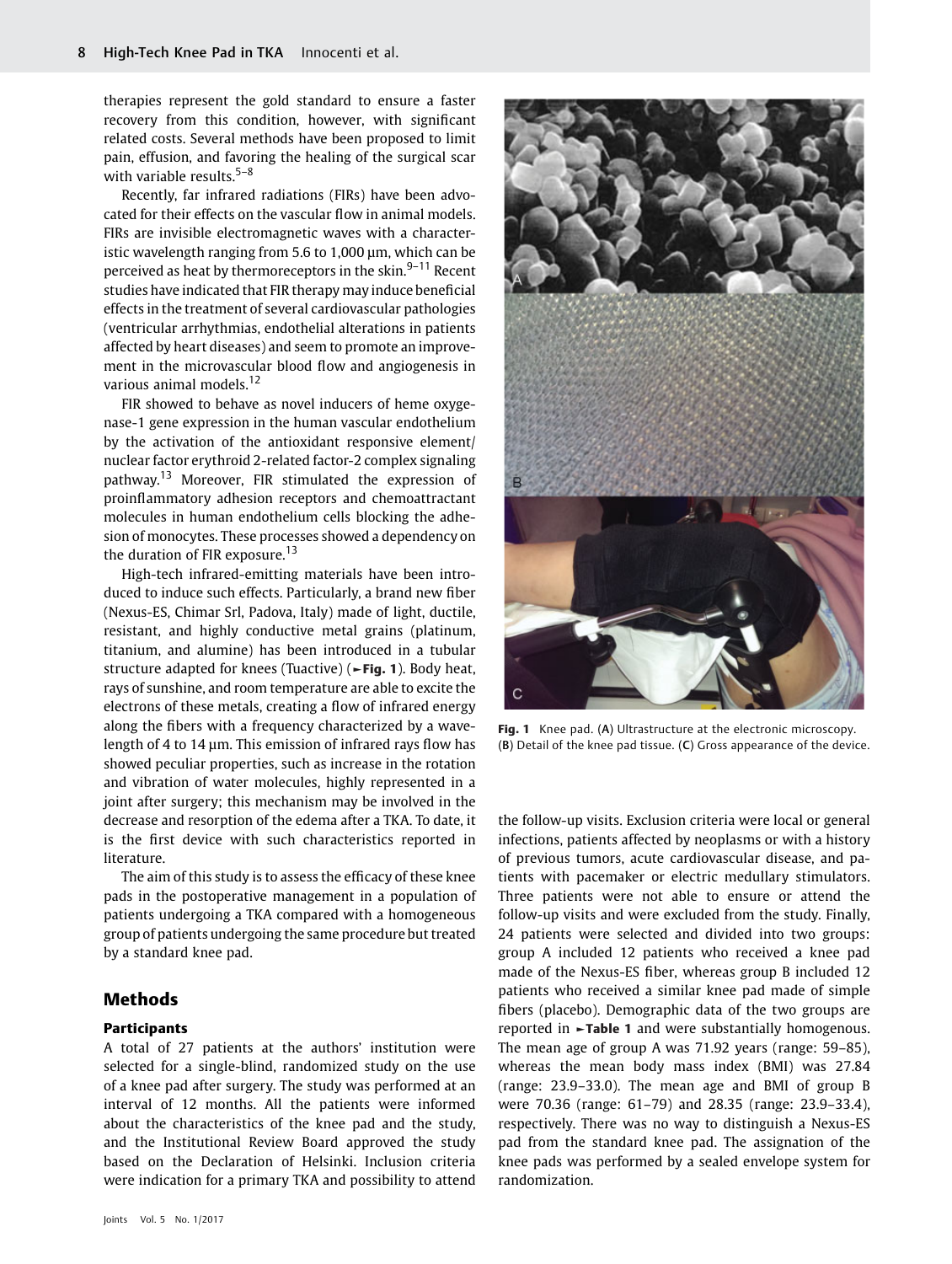Table 1 Demographic data of the enrolled patients (expressed as mean values)

|         | Age (y) | <b>BMI</b> | Cause of knee OA                        | <i>p</i> Value    |
|---------|---------|------------|-----------------------------------------|-------------------|
| Group A | 71.92   | 27.84      | 11/12 primary OA; 1/12 posttraumatic OA | n.s. <sup>a</sup> |
| Group B | 70.36   | 28.35      | 10/12 primary OA; 2/12 posttraumatic OA |                   |

Abbreviations: BMI, body mass index; OA, osteoarthritis. aNonsignificant difference.

Table 2 Flowchart of the study protocol and number of recruited patients

|         |    | Selected patients   Inclusion/exclusion | Τ0<br>(Preoperative) | (sutures removal: 3 wk)   (2 mo postoperative) |  |
|---------|----|-----------------------------------------|----------------------|------------------------------------------------|--|
| Group A | 14 | 12/2                                    |                      |                                                |  |
| Group B |    | 12/1                                    |                      |                                                |  |

#### Intervention

All patients were operated by the same surgeon, with the same implant (Genesis II, Smith & Nephew, Memphis, Tennessee, United States), and rehabilitated in a way similar to that described by the institutional protocol for primary TKA. All knee pads were placed in the operated joint at the fourth postoperative day, after two previous medications (the first in the day after surgery associated with drains removal; and the other at the third day). All patients were informed to continuously use the pads. The pad was finally removed at the sutures removal (3 weeks after surgery). The flowchart of the study is reported in ►Table 2.

#### Outcome Measurements

The clinical evaluation was performed using visual analog scale (VAS), the Cincinnati Knee Rating Scale (CKRS), $^{13}$  and the Knee Society Rating System (KSS).<sup>14,15</sup> Each patient was evaluated preoperatively and at the time of enrolling (T0: postoperative day 4), day of knee pad removal (T1: postoperative day 20), and, finally, at the last visit (T2: 2 months after surgery). Other data such as ROM, recovery of an independent walking ability (with or without crutches), and the use of pain modulating drugs were also recorded at follow-up evaluations.

#### Data Analysis

Descriptive statistics were provided to display the characteristics of the study parameters (VAS, CKRS, KSS). A Student's ttest for independent means was performed to evaluate differences between groups at the time of enrolling (T0),

Table 3 Descriptive statistics of the outcome variable at T0

| Variable              | Group A         | Group B         | p-Value           |  |
|-----------------------|-----------------|-----------------|-------------------|--|
| <b>KSS</b>            | $45.1 \pm 11.5$ | $50.3 + 9.2$    | n.s. <sup>a</sup> |  |
| <b>Functional KSS</b> | $39.6 + 17.6$   | 44.2 $\pm$ 15.5 | n.s. <sup>a</sup> |  |
| <b>CKRS</b>           | $39.2 + 9.1$    | $41.6 \pm 5.1$  | n.s. <sup>a</sup> |  |

Abbreviations: CKRS, Cincinnati Knee Rating Scale; KSS, Knee Society Rating System.

<sup>a</sup>Nonsignificant difference.

the day of knee pad removal (T1), and at the last visit (T2), whereas a repeated-measures analysis of variance was conducted to evaluate differences within groups over time. The level of significance was set to  $p < 0.05$ . Data processing was performed using the SPPS version 17.0 statistical software package (SPSS Inc., Chicago, Illinois, United States).

## Results

All patients completed the follow-up. No significant complication related to TKA and the use of the pad was recorded in any group. All patients were able to wear the pad continuously. The mean preoperative VAS was 7.5 (range: 5–9) for the patients in group A and 7.3 (range: 5–9) for those in group B. At T1, the mean VAS improved to 3.8 (range: 2–7) in group A and 4.9 (range: 3–8) in group B. At T2, VAS was 0.7 (range:  $0-2$ ) and 1.3 (range:  $0-4$ ) for groups A and B, respectively (►Table 3, ►Fig. 2). All differences between groups were significant at T1 ( $p < 0.05$ ). At T2, only VAS showed a statistical difference between the study and control groups. ROM and walking ability were achieved in both groups without significant differences. All differences between groups were significant at T1 ( $p < 0.005$ ). At T2, only VAS showed a statistical difference between the study and control groups. ROM and walking ability were achieved in



Fig. 2 Comparison between case and control groups for visual analog scale outcome.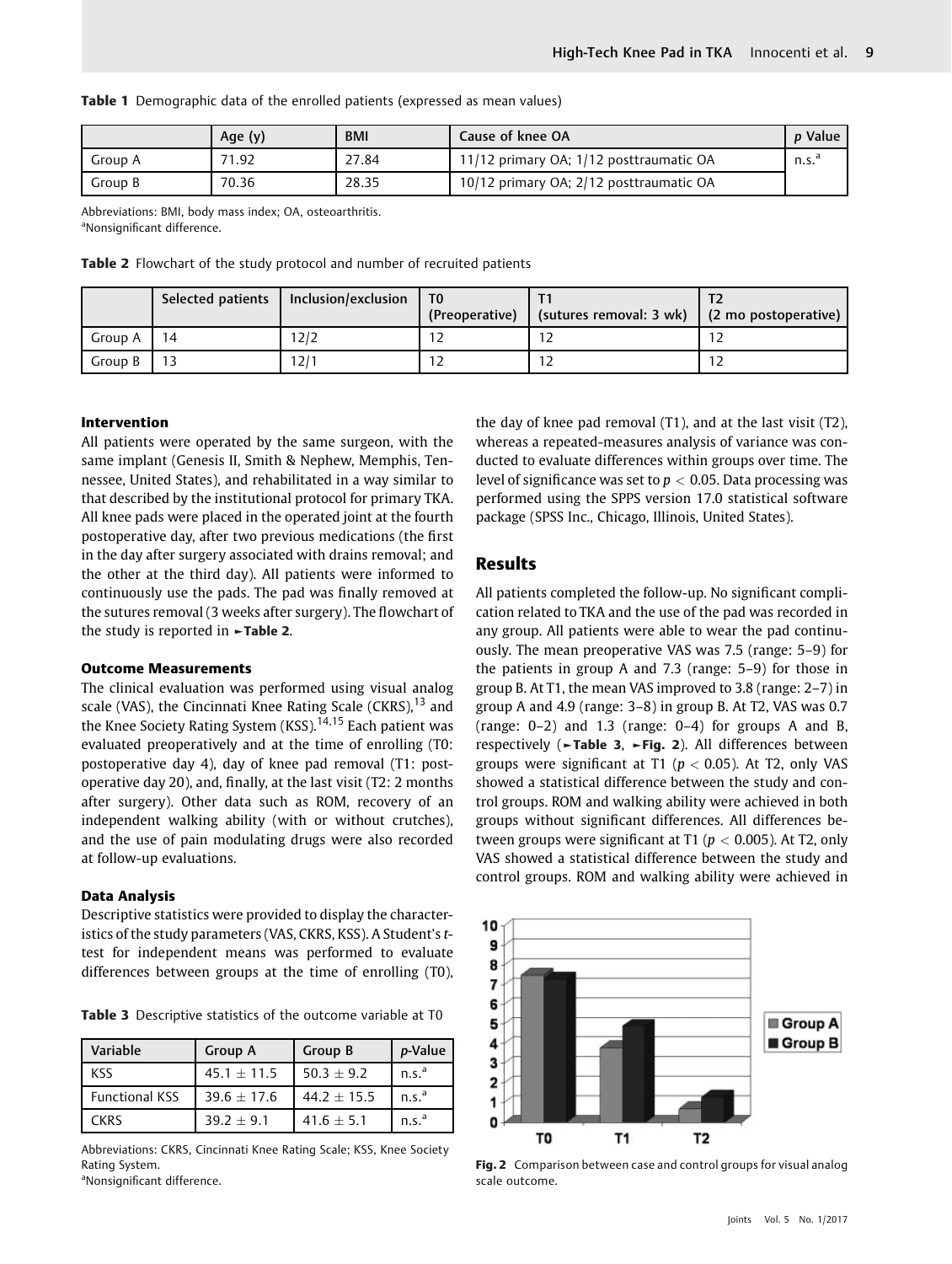| Variable              | T <sub>0</sub>  | Τ1              | T <sub>2</sub>  | <i>F</i> -value | $p$ -Value <sup>a</sup> |
|-----------------------|-----------------|-----------------|-----------------|-----------------|-------------------------|
| Group A               |                 |                 |                 |                 |                         |
| <b>KSS</b>            | $45.1 \pm 11.5$ | $67.4 \pm 11.6$ | $77.1 \pm 10.7$ | 40.5            | p < 0.001               |
| Functional KSS        | $39.6 + 17.6$   | $62.9 \pm 13.8$ | $77.9 + 9.2$    | 29.4            | p < 0.001               |
| <b>CKRS</b>           | $39.2 \pm 9.1$  | 56.8 $\pm$ 8.9  | $65.0 \pm 8.7$  | 40.1            | p < 0.001               |
| Group B               |                 |                 |                 |                 |                         |
| <b>KSS</b>            | $50.3 \pm 9.2$  | $62.2 \pm 8.2$  | $75.6 \pm 7.0$  | 31.2            | p < 0.001               |
| <b>Functional KSS</b> | $44.2 \pm 15.5$ | 59.6 $\pm$ 9.9  | $76.2 \pm 7.1$  | 32.8            | p < 0.001               |
| <b>CKRS</b>           | 41.6 $\pm$ 5.1  | 55 $\pm$ 4.3    | $66.8 \pm 6.4$  | 239.5           | p < 0.001               |

|  |  |  |  | Table 4 Average values of outcome scores at T0-T2 |  |  |  |  |
|--|--|--|--|---------------------------------------------------|--|--|--|--|
|--|--|--|--|---------------------------------------------------|--|--|--|--|

Abbreviations: CKRS, Cincinnati Knee Rating Scale; KSS, Knee Society Rating System.

<sup>a</sup>p-Values are referred to the differences within groups over time, computed by the analysis of variance.

both groups without significant differences. The use of drugs for pain management was reported by the patients with a mean assumption of oral analgesics of 1.3 (group A) versus 1.6 (group B) in the 3-week interval without any significance. All patients treated by the knee pad reported a subjective positive effect during the 3 weeks of treatment, except in two cases of a slight compression in the first week due to an effusion in their knees. However, they did not refer any need to remove the knee pad. KSS and CKRS showed an increase in both groups (►Table 4, ►Fig. 3).

### **Discussion**

The functional outcome of a TKA depends on several factors such as age and characteristics of the patient, indication for surgery, intraoperative technique, postoperative management, and rehabilitative protocol.<sup>5,16-20</sup>

Regarding the postoperative management, wound healing, postsurgical effusion, and soft tissue edema represent important factors influencing the functional recovery. The pharmacological management of pain, the use of taping or pads, and the physical therapy have been proposed with variable results but are not always available in all medical facilities.4–<sup>8</sup> A knee pad with a high technological value has been introduced to allow a quick recovery from postoperative effusion. The rationale consists in the well-known biological property of infrared emitting materials able to induce growth-promoting effects in living organisms.<sup>12,13</sup> Specific in vitro experiments have been conducted over the years, showing proved effects in the growing rats and a sleep-modulatory effect in freely behaving rats.<sup>13,21</sup> Moreover, similar effects have been demonstrated in vivo and in clinical setting on human subjects, in several fields of interests: in patients affected by insomnia, cardiac diseases, and also a blood circulation-enhancing effect in human skin.<sup>13,21–23</sup> The hypothesis of a possible effect on the postoperative soft tissue edema and joint effusion induced the production of a knee pad to be adopted for the postoperative management after TKA. We obtained good effects, and high tolerability and safety of the studied device, as demonstrated by the significant short-term improvement of the resorption



Fig. 3 Comparison between case and control groups for Cincinnati Knee Rating Score (A), Knee Society Rating System (KSS) (B), and functional KSS (C) outcomes.